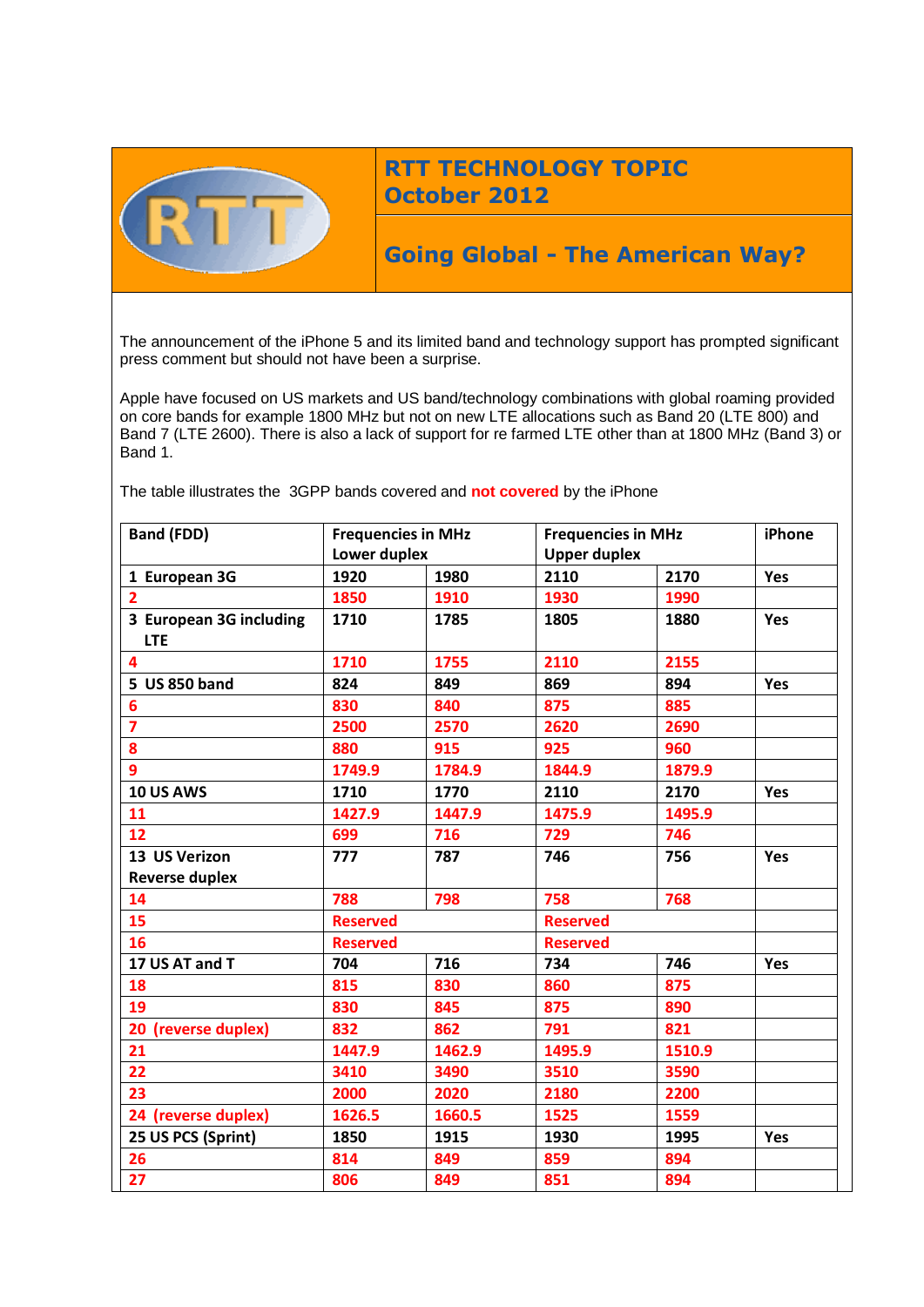| <b>TDD</b> |      |      |      |      |  |
|------------|------|------|------|------|--|
| 33         | 1900 | 1920 | 1900 | 1920 |  |
| 34         | 2010 | 2025 | 2010 | 2025 |  |
| 35         | 1850 | 1920 | 1850 | 1910 |  |
| 36         | 1930 | 1990 | 1930 | 1990 |  |
| 37         | 1910 | 1930 | 1910 | 1930 |  |
| 38         | 2570 | 2620 | 2570 | 2620 |  |
| 39         | 1880 | 1920 | 1880 | 1920 |  |
| 40         | 2300 | 2400 | 2300 | 2400 |  |
| 41         | 2496 | 2690 | 2496 | 2690 |  |
| 42         | 3400 | 3600 | 3400 | 3600 |  |
| 43         | 3600 | 3800 | 3600 | 3800 |  |

However this band combination is in practice two phones.

The AT and T iPhone 5 includes GSM, dual carrier HSPA+ and LTE in the AWS band (Band 10, 1720 to 1770, 2110 to 2170 MHz) and 700 MHz Band 17.

The Verizon iPhone 5 also available to Sprint in the US and KDDI in Japan supports CDMA (EVDO), GSM, HSPA+ and LTE with LTE in five bands, European 3 G (Band 1), European 1800 MHz (Band 3), North American cellular (Band 5, 850 MHz) and US 700 MHz (Band 13 upper C block).

The lack of AWS support for the Verizon iPhone 5 is presumably temporary given their recently confirmed acquisition of AWS spectrum from Spectrum Co, Cox and Leap (for \$3.9 billion) to add to the spectrum acquired six years ago but to date unused.

Excluding Band 7 (2.6 GHz) is problematic for Clearwire struggling to overcome the legacy of a band and technology combination (2600 MHz and WiMax) that has prevented them from building meaningful smart phone related revenue streams. The exclusion of Band 12 at the bottom end of the 700 MHz band will have a similar impact on the ambitions of US Cellular to develop a market competitive smart phone service offer.

#### **Implications for other markets**

It also means that iPhone devices for other markets come with two different band/technology combinations that are specific to the US and generally not useful in other markets. Each additional 'unnecessary' band adds a dollar of cost and 1 dB of performance loss. This translates into a 12% reduction in cell size when networks are coverage limited and a 14% increase in the number of sites when networks are capacity limited with no associated user benefit apart from possibly enhanced performance when roaming in the US.

It means that the iPhone 5 can be used for LTE 1800, on the Everything Everywhere network in the UK for example but not for other re farmed spectrum including for Band 8 (European 900 MHz).

This would not matter or at least would matter less if other smart phones could be sourced to provide an alternative iPhone like experience. At present this is proving difficult partly because consumers remain loyal to Apple but also because other smart phone vendors share the real estate, cost and performance constraints of providing US specific band and technology support including LTE into small form factor low cost devices and have to divert R and D effort to meet US specific band and technology requirements.

It does not mean that the iPhone 5 cannot be sold into most overseas markets or that it cannot be range listed by most operators - it can and it will but it will not work as well as it could or should in terms of data rate and data range. This is a disadvantage for users and operators in non US markets.

#### **Can Apple afford to ignore the world's largest markets by volume?**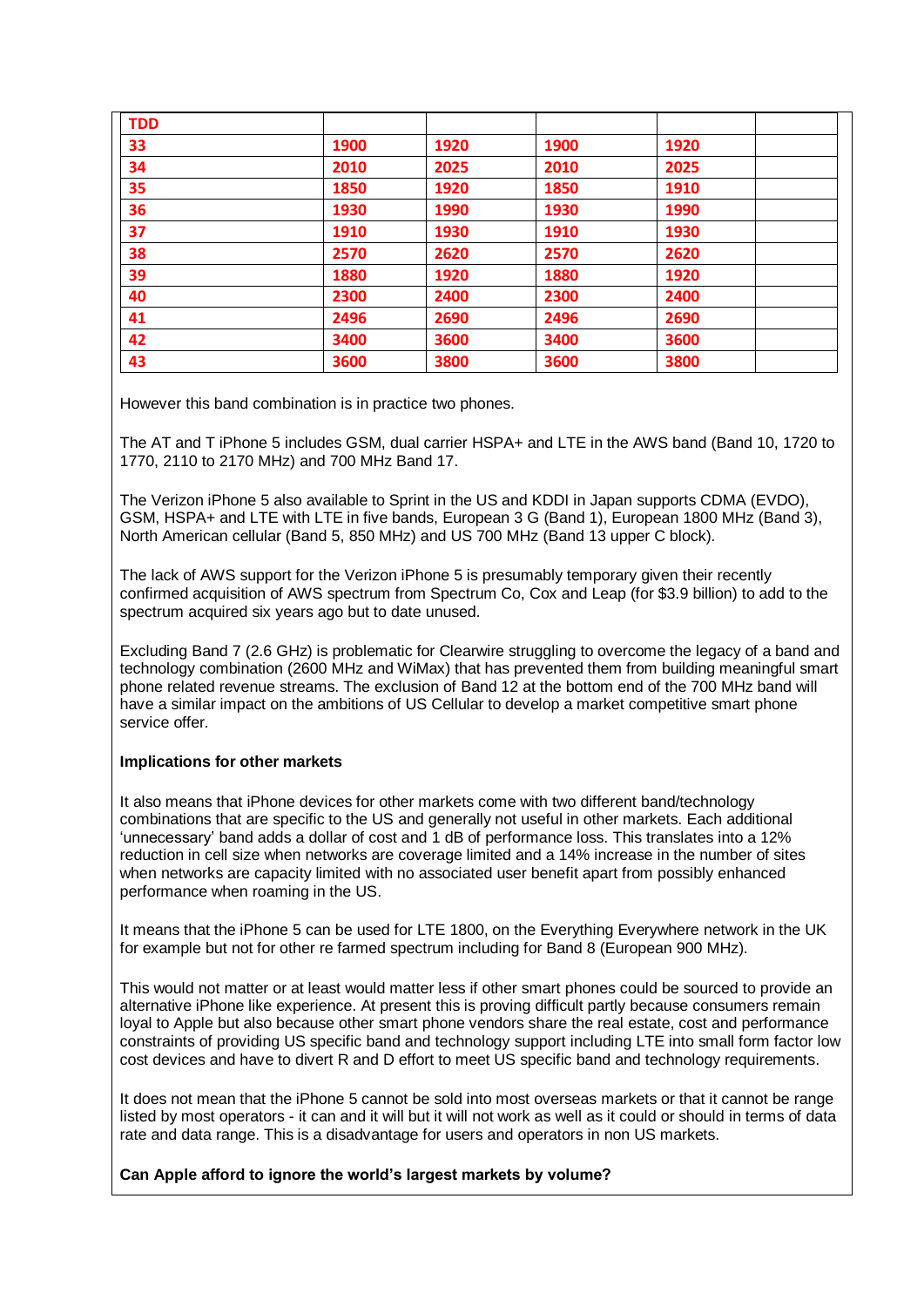Whether Apple can continue to ignore the particular needs of the world's largest markets depends on future relative market size by volume and value. The US for example is now a relatively small market by volume and getting relatively smaller over time but remains one of the highest per subscriber by value.

It is hard to see the US market changing but other markets might. The telecoms industry still thinks nationally and regionally. The industry is regulated on a country by country basis and on a regional basis. Some operators have a dominantly domestic income base, AT and T and Verizon being two examples.

At the moment Apple can afford to do virtually anything and AT and T and Verizon are robustly valued but you might question whether this is partly due to the fact that Wall Street views the world through US centric rose tinted spectacles.

And while a US centric strategy might yield short term shareholder value, it may have a longer term cost.

#### **The possible impact of operator consolidation - the pharmaceutical industry as a model.**

At the moment it would be fair to say that AT and T and Verizon are largely influencing what gets included and what gets excluded from the iPhone in terms of band and technology combinations. A similar gravitational pull is exerted on other smart phone vendors whose market value remains disproportionately impacted by their success or lack of success in the US market.

Whether or for how long this remains the case depends partly on the future relative size and influence of other operators with a more international subscriber footprint.

Our colleagues at The Mobile World point out that the telecoms market remains remarkably fragmented with 60% of all connections divided between twenty operators and the remaining 40% spread over another two or three hundred entities.

To quote from recent TMW research

*'Apart from China Mobile, none of the operators has more than 10% of all connections, while no operator has anywhere close to 10% of revenues. China Mobile is closest, with 7%, followed by Verizon, DoCoMo, Vodafone and AT&T, all of which are around the 5% mark. Compare this with the pharmaceutical industry. This is similar in scale, also global in reach and arguably, fundamentally more important; here, the twelve largest players control two thirds of the market and this concentration has not so much been permitted as actively encouraged'.*

The rate at which operators with global market ambition are able or willing to invest in markets other than their home markets and products and services for these markets remains dependent on national and global competition policy and for the moment at least global competition remains influenced by national interest in many markets.

Whether this is good or bad is debatable. The degree of consolidation in the pharmaceutical industry has by and large driven supply chain efficiency. The benefits of this have not always been evenly distributed but that is a different issue.

#### **Going global – the longer term ambition**

And medicine and communication have more in common than we might at first assume.

Both have a major impact on GDP, the health and wealth of a nation. Both industries are highly regulated; both industries have a crucial role to play in emerging economies. Smart phones facilitate low cost financial transactions; smart phones provide low cost access to educational resources. Smart phones change the economic and social wealth of the world in the same way that medicines change the health of the world.

If we accept that more evenly distributed wealth and more evenly distributed health are preconditions for future global economic growth then global smart phone phones that work universally well in all or at least